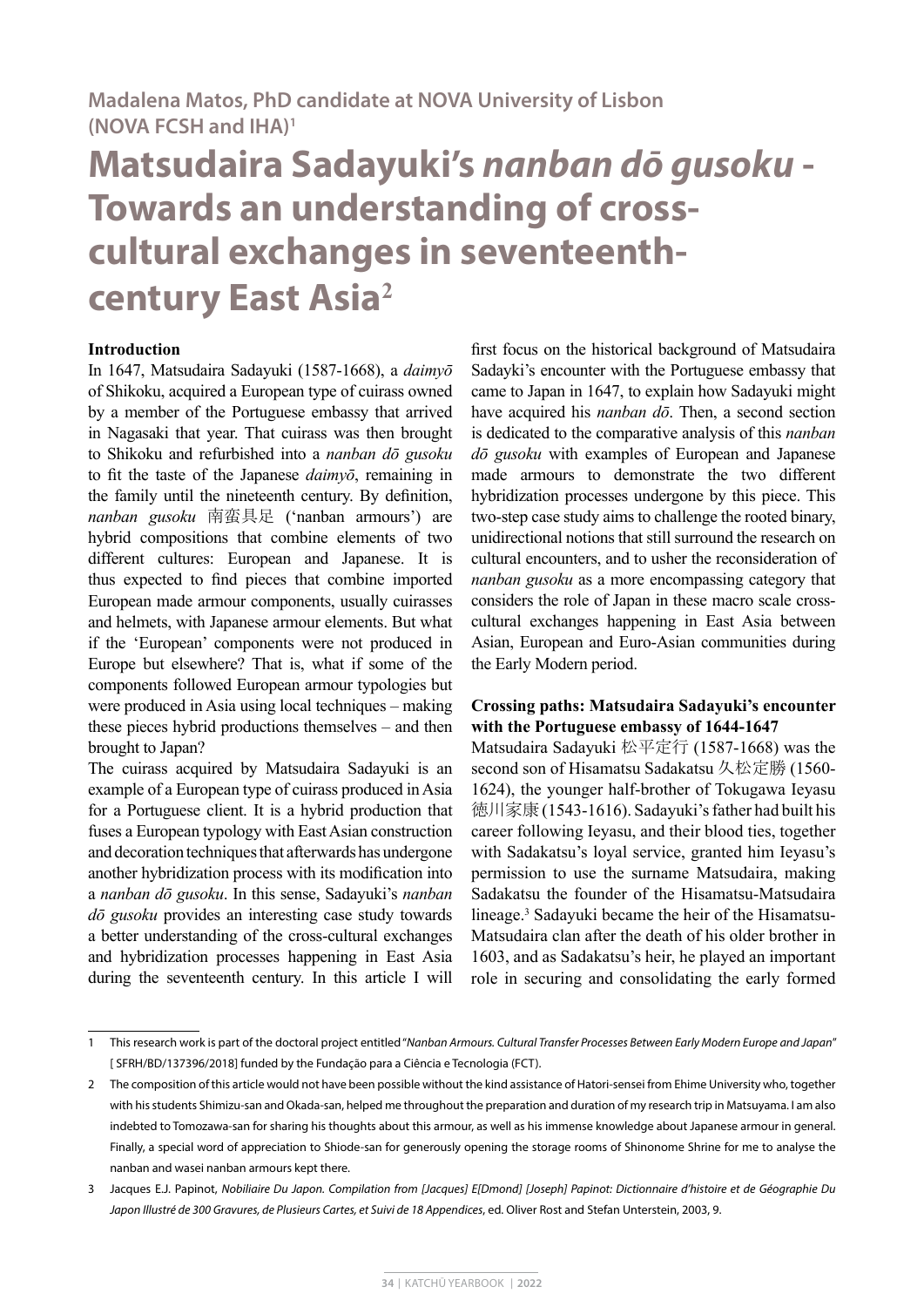Tokugawa Bakufu. He succeeded his father as *daimyō* of Kakegawa, in today's Shizuoka Prefecture, from 1607 to 1616, and again as *daimyō* of the Kuwana domain in Mie Prefecture from 1624 to 1634, when he was finally transferred to the Iyō-Matsuyama domain in Shikoku, by the shōgun Tokugawa Iemitsu 徳川 家光 (1604-1651).

In 1644, Matsudaira Sadayuki was appointed Nagasaki *tandai* 長崎探題('Nagasaki commander'), whose role was to collaborate with the Nagasaki *bugyō* 長崎奉行 ('Nagasaki magistrate') during emergency military mobilizations caused by potential foreign threats. This post was created as part of a system devised to guard the city of Nagasaki and was drawn up two years after the Ōmura, with the connivance of the Nagasaki officials, torched the ship of a Portuguese embassy sent by the city of Macau in 1640.4 This event pressed the *shōgun* Tokugawa Iemitsu to conceive a permanent security plan for the city, that comprised the alternate guard duty of Nagasaki to Fukuoka and Saga domains. The *daimyō* of both domains, the Kuroda of Fukuoka and the Nabeshima of Saga, were expected to act in articulation with the *bakufu* officials, the two *bugyō* of Nagasaki, the *ōmetsuke* 大目付 ('inspector') and, in emergency situations, with the *tandai*. 5

On the  $26<sup>th</sup>$  of July 1647, another Portuguese embassy composed of two galleons arrived in Nagasaki. The ambassador Gonçalo de Sequeira de Souza (1587?- 1648) had come to Japan in representation of the newly instated King of Portugal, Dom João IV

(r. 1640-1656), aiming to restore the commercial relations between Macau and Japan. The arrival of a second Portuguese embassy after the disastrous outcome of their last diplomatic mission was regarded as a possible threat by the Japanese, that had been expecting retaliation for the death of 61 Portuguese in 1640. As a result, the defence plan of Nagasaki was implemented by the city's authorities, who promptly summoned the Kyūshū *daimyō* to defend the harbour, as well as the *tandai*, Matsudaira Sadayuki, called from his domain in Shikoku. From late July to early August circa 50,000 troops were sent from ten domains in Kyūshū to defend Nagasaki.<sup>6</sup> According to the Dutch diaries, Sadayuki reached the city on the  $13<sup>th</sup>$ of August, coming with his son, his brother Sadafusa 松平定房 (1604-1676), and a host of soldiers.<sup>7</sup> It was following the encounter with the Portuguese embassy that Sadayuki acquired the cuirass of his *nanban* armour that is now stored at the Shinonome Shrine in Matsuyama, Shikoku.

The Portuguese embassy had left Lisbon in January 1644 and faced several setbacks after passing the Cape of Good Hope, forcing its two galleons to separate. The ambassador's ship, the *Santo André,* kept on its course until it reached the port of Bantam, while the second ship was forced to make a detour to the Coromandel coast. From Bantam, the *Santo André* was escorted to Batavia, the Dutch headquarters in Asia, where it stayed until early 1645. After a brief stop at Macau, where its citizens felt reluctant with the perspective of sending another embassy to Japan,

<sup>4</sup> The need for a defensive plan for the city of Nagasaki started after the Shimabara Rebellion of 1637-38, a peasant uprising in a heavily Christian populated region of Kyūshū. This rebellion led the *bakufu* to reinforce the proscription of Christianity in Japan and to ultimately expel the Portuguese from the archipelago. For how the events of this rebellion helped shape the defensive system of Nagasaki, read: Noell Wilson, *Defensive Positions. The Politics of Maritime Security in Tokugawa Japan., Harvard East Asian Monographs 381* (Cambridge (Massachusetts), London: Havard University Asia Center, 2015), 29–35.

<sup>5</sup> Nagasaki had been under direct control of the *bakufu* since 1604, represented by two magistrates, the Nagasaki *bugyō*, a position usually conferred to a *hatamoto* official 旗本, a direct retainer of the *shōgun* without land investiture or significant retainer bands. Despite representing the Tokugawa government, the *bugyō* had little effective military power. Thus, the defence of the city was delegated to the surrounding domains of Saga and Fukuoka, whose *daimyō* alternated in their duty to supply troops to guard the city. To deal with latent tensions caused by the power asymmetries between the Kyūshū *daimyō* and the Nagasaki *bugyō* during emergency situations, the *bakufu* created the *tandai* position. The *tandai* was also a *bakufu* representative, but unlike the *bugyō* he was a *fudai daimyō* with familial ties with the Tokugawa, an unequivocal political ally of the *bakufu* with similar status to de *daimyō* of Saga and Fukuoka. Theoretically, the *tandai* held supreme command during military crisis, but as Noell Wilson argues, practical situations have shown that "no single individual held clearly defined, preeminent decision-making power." Noell Wilson, 'Tokugawa Defense Redux: Organizational Failure in the "Phaeton" Incident of 1808', *The Journal of Japanese Studies* 36, no. 1 (2010): 7–9. For a lengthy explanation of this system consult: Wilson, *Defensive Positions*, 29–55.

<sup>6</sup> Noell Wilson writes that a total of 55,528 troops gathered to defend Nagasaki: Wilson, 'Tokugawa Defense Redux', 8. The *Tokugawa Jikki* gives a slight lower figure, of 48,354 men: Chisō Naitō, 徳川実紀 *[Tokugawa Jikki]*, vol. 150–180 (Tokyo: Tokugawa Jikki Publisher, 1899), 38 (Shōhō 4/07/12). An exacerbated number is given by the Dutch stationed at Deshima, stating circa 100,000 men from Kyūshū were expected to gather in Nagasaki: Leonard Blussé and Cynthia Viallé, eds., *The Deshima Dagregisters*, Volume XI, 1641-1650, vol. XI: 1641-1650, Intercontinenta 23 (Leiden: Institute for the History of European Expansion, 2001), 291 (30<sup>th</sup> of July 1647).

<sup>7</sup> Blussé and Viallé, *The Deshima Dagregisters, Volume XI, 1641-1650*, XI: 1641-1650:296 (13th of August 1647).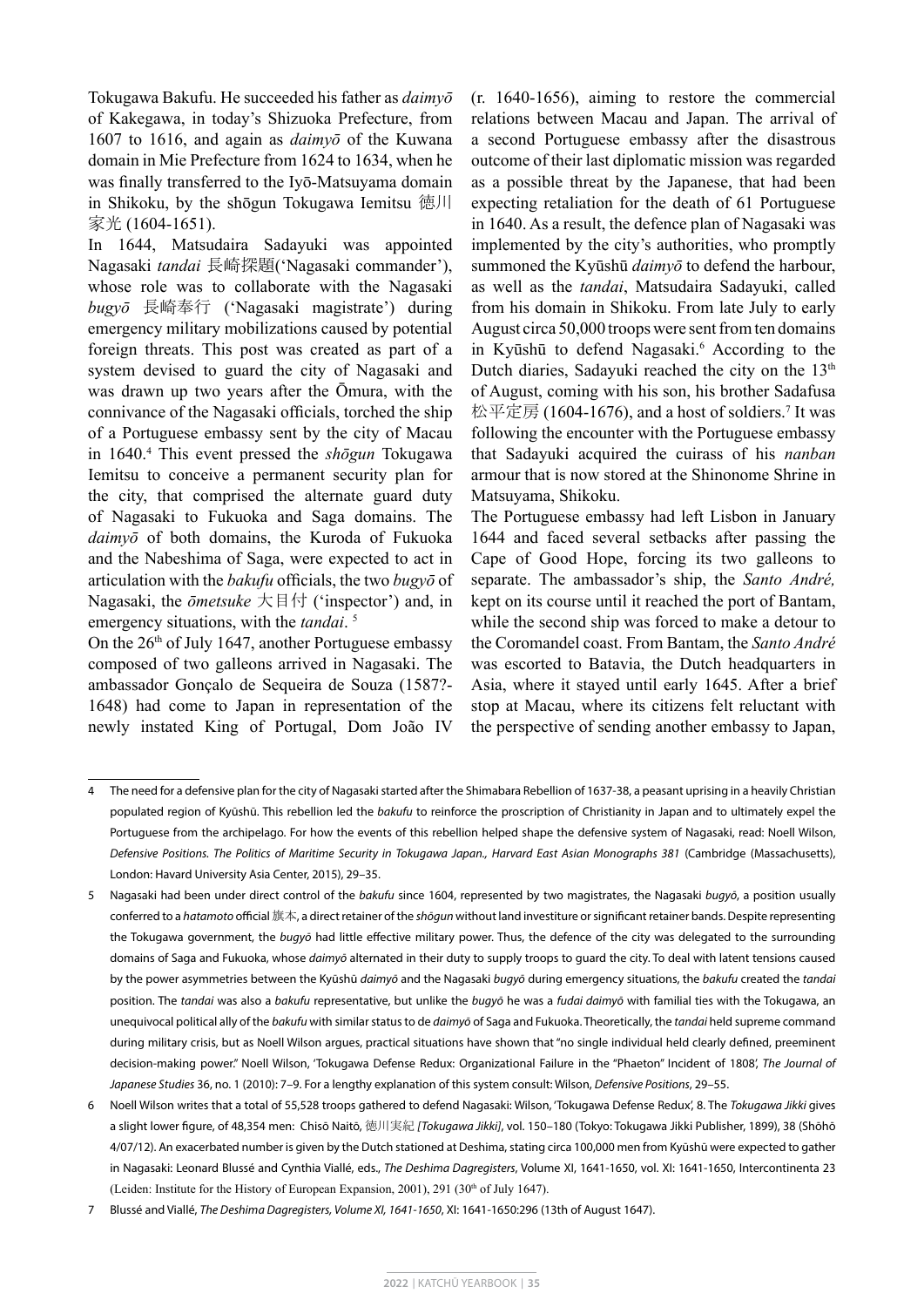

Fig.1 – Matsudaira Sadayuki's n*anban* dō gusoku, Edo period, mid-seventeenth century, Shinonome Shrine, Matsuyama, Japan (©Madalena Matos, low quality image done for data collection).



Fig.2 – Matsudaira Sadayuki's *nanban dō*, Edo period, midseventeenth century, Shinonome Shrine, Matsuyama, Japan (©Madalena Matos, low quality image done for data collection).

Gonçalo de Sequeira de Souza sailed back to Goa, where he found the Viceroy of the *Estado da Índia* – the Portuguese government in Asia – willing to sponsor the royal mission. The Viceroy provisioned two galleons, "supplied with good infantry, capable seafarers, and everything other necessary  $(...)^{^{78}}$ , preparing a new flagship for the ambassador, the *São João*, captained by António Cabral, knight of the *Ordem de Santiago*, and refurnishing the *Santo André*, commanded by António Gouveia do Valle, knight of the *Ordem de Cristo*. These two noblemen<sup>9</sup> were seasoned military men with experience in Asia and had received knighthood for services rendered to the Crown.<sup>10</sup>

As members of the nobility appointed to go on a royal

- 8 Free translation from the Portuguese: "(…) guarnecidos de boa infantaria, homens de mar lustrosos, e todos os petrechos necessários (…)" Padre António Francisco Cardim, *Batalhas Da Companhia de Jesus Na Gloriosa Província Do Japão. Inédito Destinado à Sessão Do Congresso Internacional Dos Orientalistas.,* ed. Luciano Cordeiro (LisbWWnsa Nacional, 1894), 48.
- 9 According to the Portuguese tradition, the captains working for the Portuguese crown were all of noble status. They were not required to have extensive nautical knowledge for this position, since their functions comprised matters of management, as well as the military and judicial administration of the ship. Rui Landeiro Godinho, 'Homens Do Mar: Categorias, Funções e Formas de Organização', in *História Da Marinha Portuguesa: Navios, Marinheiros e Arte de Navegar, 1500-1668*, ed. Francisco Contente Domingues (Lisbon: História da Marinha Portuguesa: Navios, Marinheiros e Arte de Navegar, 1500-1668, 2012), p.234.
- 10 Since Portugal was under Spanish rule from 1580 to 1640, many of these men served under the Iberian monarchy. António Gouveia do Valle sent a petition of knighthood in 1637 to king Phillip IV of Spain, three years before the restoration of independence of Portugal: 'Diligência de Habilitação para a Ordem de Cristo de António de Gouveia do Vale' (1637), Mesa da Consciência e Ordens, Habilitações para a Ordem de Cristo, Letra A, mç.49, n.o91, Torre do Tombo, https://digitarq.arquivos.pt/details?id=7675029.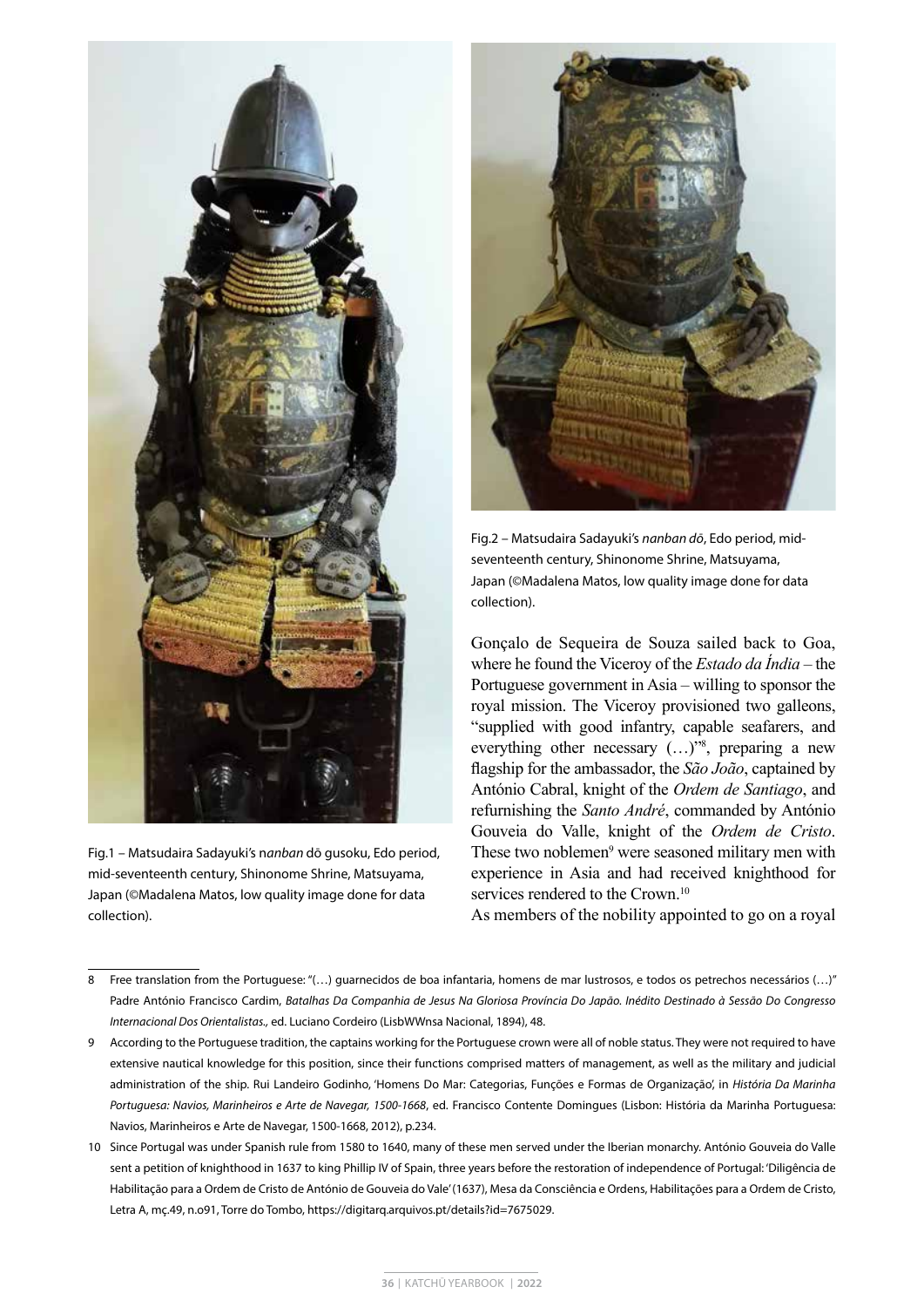

Fig.3 – The coat of arms of the Gouveia family, depicted at *Tesouro de Nobreza*, 1675, fol.35, Arquivo Nacional Torre do Tombo, Lisbon (©ANTT, Lisbon. Edited by the author).

mission, it was expected of the captains to prepare themselves to perform in ceremonial settings. Clothing, as well as arms and armour were elements of social demarcation worn to make statements of varied nature. In this sense, decorated armours were special differentiators of social standing and economic power, fitting to use on such occasions.<sup>11</sup> The blazoned cuirass of Shinonome Shrine's armour (figs.1-2) suggests that it was a part of an armour brought to Japan by António Gouveia do Valle to perform his duty as one of the embassy's delegates. The coat of arms depicted on the breastplate of this piece resembles the blazon of the Gouveia family (fig.3); the main differences being the dimidiated dexter flank (right-hand side) of the armour's shield, which only presents three blue *arruelas* ('circles') framed in gold over a red field, whilst in the arms

of the Gouveia we find six plate *arruelas* framed by a golden grid over a red field. Another noticeable difference is the depiction of two affronted lions supporting the shield. The coat of arms of the Gouveia family not only does not present supporters, as their family crest is an eagle with six blue *arruelas* either on its body or wings. This indicates that António Gouveia do Valle used a personal insignia inspired by the coat of arms of the Gouveia family, albeit not having familial ties with them, hence the differences between the two shields.12 The coat of arms depicted on the armour also presents some similarities to the Mello e Castro family blazon. However, the written sources do not indicate the involvement of the family in this embassy, making António Gouveia do Valle the most likely original owner of the cuirass.<sup>13</sup>

The circumstances surrounding the transfer of this cuirass into Sadayuki's possession are not clearly stated in the sources. Despite this, the surviving accounts depict a tense scenario between the members of the Portuguese embassy and the Japanese authorities, which might have led the Portuguese to offer the cuirass to curry favour with the Japanese. The tensions started before Sadayuki arrived at Nagasaki, when the Portuguese ambassador refused to follow the Japanese protocol of surrendering the artillery and arms to the Nagasaki officials when entering the harbour.<sup>14</sup> Baba Saburōzaemon 馬場三 郎座衛門 (?-1657), the *bugyō* stationed at Nagasaki that year, attempted to persuade the Portuguese to follow protocol, communicating with the members of the embassy through his secretaries and interpreters while waiting for the *tandai* and the Kyūshū *daimyō*  to convene at Nagasaki. After Sadayuki's arrival on the 13th of August, Saburōzaemon assembled with the daimyō and a plan was devised to confine the Portuguese fleet inside the harbour until further

<sup>11</sup> Ruel A. Macaraeg, 'Dressed to Kill: Toward a Theory of Fashion in Arm and Armor', *Fashion Theory* 11, no. 1 (2007): 41–64; Marina Belozerskaya, *Luxury Arts of the Renaissance* (L.A.: The J. Paul Getty Museum, 2005), 140.

<sup>12</sup> From his knighthood petition we come to know that his mother's family was established in the Portuguese Indies. Op.cit. 'Diligência de Habilitação para a Ordem de Cristo de António de Gouveia do Vale'.

<sup>13</sup> The name of António Gouveia do Valle appears in both Portuguese and Dutch contemporary sources. Blussé and Viallé, *The Deshima Dagregisters, Volume XI, 1641-1650*, XI: 1641-1650:291 (Versteeghen: 28-07-1647); Cardim, *Batalhas Da Companhia de Jesus Na Gloriosa Província Do Japão, 48; Boxer*, 'Relação Inédita', 23.

<sup>14</sup> The Portuguese refusal to surrender the artillery of their fleet was not a misunderstanding, but a demonstration of the Portuguese intention of not partaking in the Japanese tributary system, but rather to engage in an equal status relationship with Japan: Boxer, 'Relação Inédita', 35–36; Blussé and Viallé, *The Deshima Dagregisters, Volume XI, 1641-1650*, XI: 1641-1650:291. For the conceptualization and implementation of the Japanese tributary system read: Shogo Suzuki, 'Europe at the Periphery of the Japanese World Order', in *International Orders in the Early Modern World*. Before the Rise of the West, ed. Shogo Suzuki, Yongjin Zhang, and Joel Quirk, The New International Relations Series (N.Y.: Routledge, 2014), 76–93; Ronald P. Toby, State and Diplomacy in Early Modern Japan. Asia in the Development of the Tokugawa Bakufu (UK: Princeton University Press, 1984).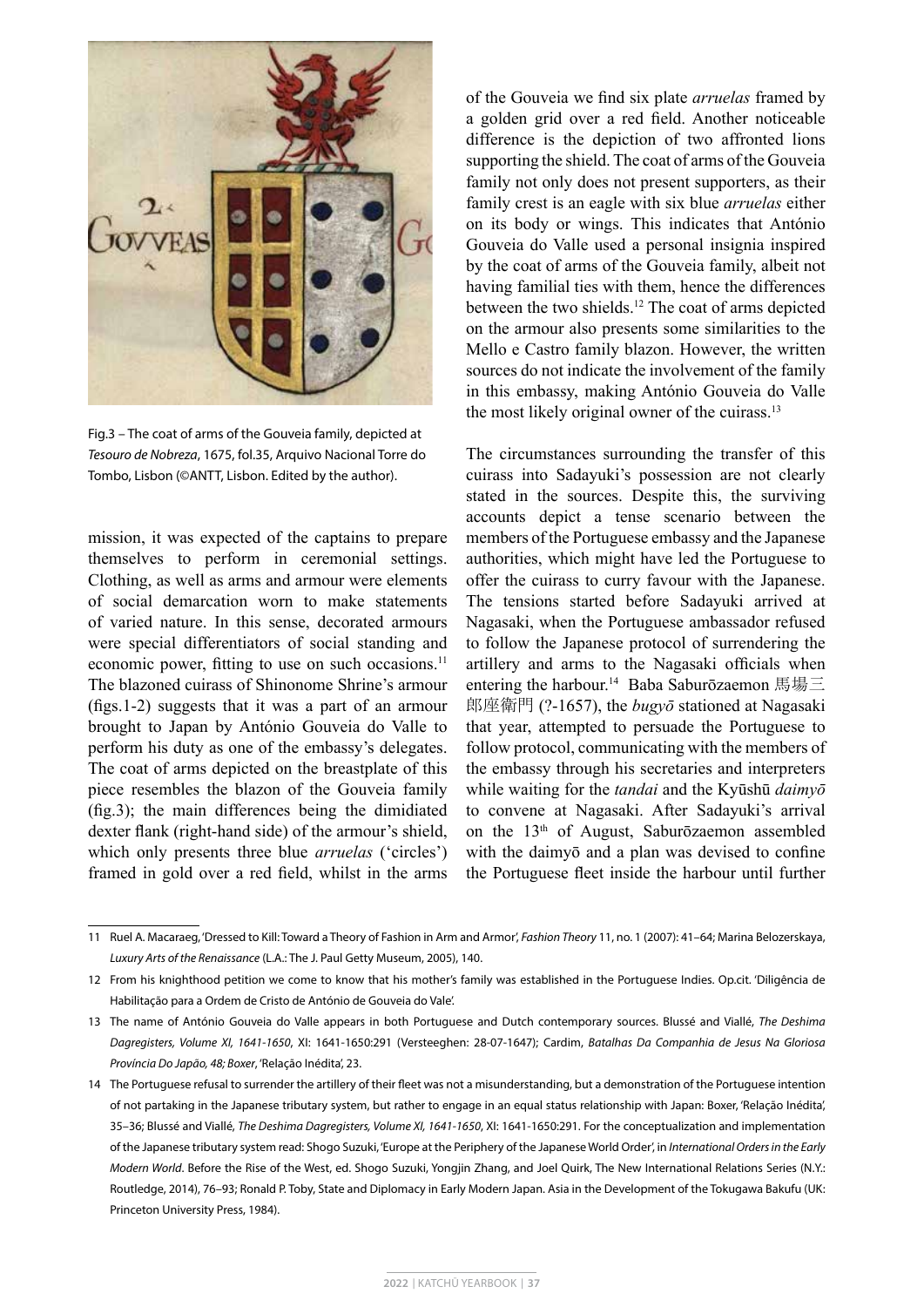

Fig.4 – Map of Nagasaki illustrating the blockage of the Portuguese embassy, Japan c.1647, ink and colours on paper, mounted on a wooden frame, 101 x 216 cm (with frame), Jorge Welsh Works of Art, Lisbon/London (©JWWA, Lisbon).

orders from Edo arrived.<sup>15</sup> On the  $15<sup>th</sup>$  the entry of the port was "crossed from one side to the other with lines of innumerable vessels [and] people that worked on the production of a type of bridge,  $(...)^{v,16}$  that blocked the entrance of the harbour.

This episode marked the apex of the tensions between the Japanese and the Portuguese delegation, and for this reason it was represented in several Japanese paintings. One of such works (fig.4), now exhibited at the Jorge Welsh Gallery, in Lisbon, depicts the two Portuguese galleons inside the bay of Nagasaki, blocked by a bridge and chains of boats.17 Contingents of *daimyō* troops were stationed on land, identified by their *mon*. The map shows that the *daimyō* stationed closest to the Portuguese vessels were the Kuroda, the clan in charge of guarding Nagasaki that year, followed by the joint forces of the supreme commander Matsudaira Sadayuki, identified by his title Oki-no-kami 隠岐守, and his brother Matsudaira Sadafusa, identified as Mimasaka-no-kami 美作守,

whose forces were stationed on both ends of the bridge. The map's caption over the red Hisamatsu-Matsudaira *mon* (fig.5), located on the upper part of the painting reads: "Matsudaira Oki-no-kami/ both [deployed] 1190 people/ both [deployed] 26 small ships",18 whereas over the blue *mon* stands the name of Sadafusa, "Matsudaira Mimasaka-no-kami". The bottom banners' captions repeat the names of both commanders, implying that the forces of Sadayuki and Sadafusa were distributed along these two positions. Other paintings on the subject illustrate the same overall positioning of the Japanese troops, with the Kuroda and the *tandai* forces stationed before the blockage, in a privileged location to quickly engage with the Portuguese fleet.<sup>19</sup>

In spite of this proximity, since actual military conflict was ultimately avoided, the possibility of a direct encounter between Matsudaira Sadayuki and António Gouveia do Valle seems improbable.

<sup>15</sup> Blussé and Viallé, *The Deshima Dagregisters, Volume XI, 1641-1650*, XI: 1641-1650:296 (Versteeghen: 14/08/1647).

<sup>16</sup> Free translation from the Portuguese: " (…) aos quinze amacenheceo pelaa entrada do surgidouro o rio atravessado de huma, e de outra banda com fileiras de embarcaçoens inumeráveis; gente que trabalhavam na fabrica a maneira de ponte (…)" in 'Apêndice', fol.48v. Vide also Boxer, 'Relação Inédita', 42; Blussé and Viallé, *The Deshima Dagregisters, Volume XI, 1641-1650*, XI: 1641-1650:296 (Versteeghen: 14/08/1647 and 15/08/1647).

<sup>17</sup> Luísa Vinhais and Jorge Welsh, eds., *After the Barbarians II: Namban Works of Art for the Japanese, Portuguese and Dutch Markets* (London: Jorge Welsh Books, 2008), 180–87.

<sup>18</sup> Free translation from the Japanese: "松平隠岐守/ 両人數千百九十人/両舟數二十六艘"

<sup>19</sup> Charles R. Boxer, 'The Embassy of Captain Gonçalo de Siqueira de Souza to Japan, 1644-1647.', *Monumenta Nipponica* 2, no. 1 (January 1939): 40–74; AAVV, *Arte Namban. Os Portugueses No Japão.* (Lisbon: Fundação Oriente, Museu Nacional de Arte Antiga, 1990), 86.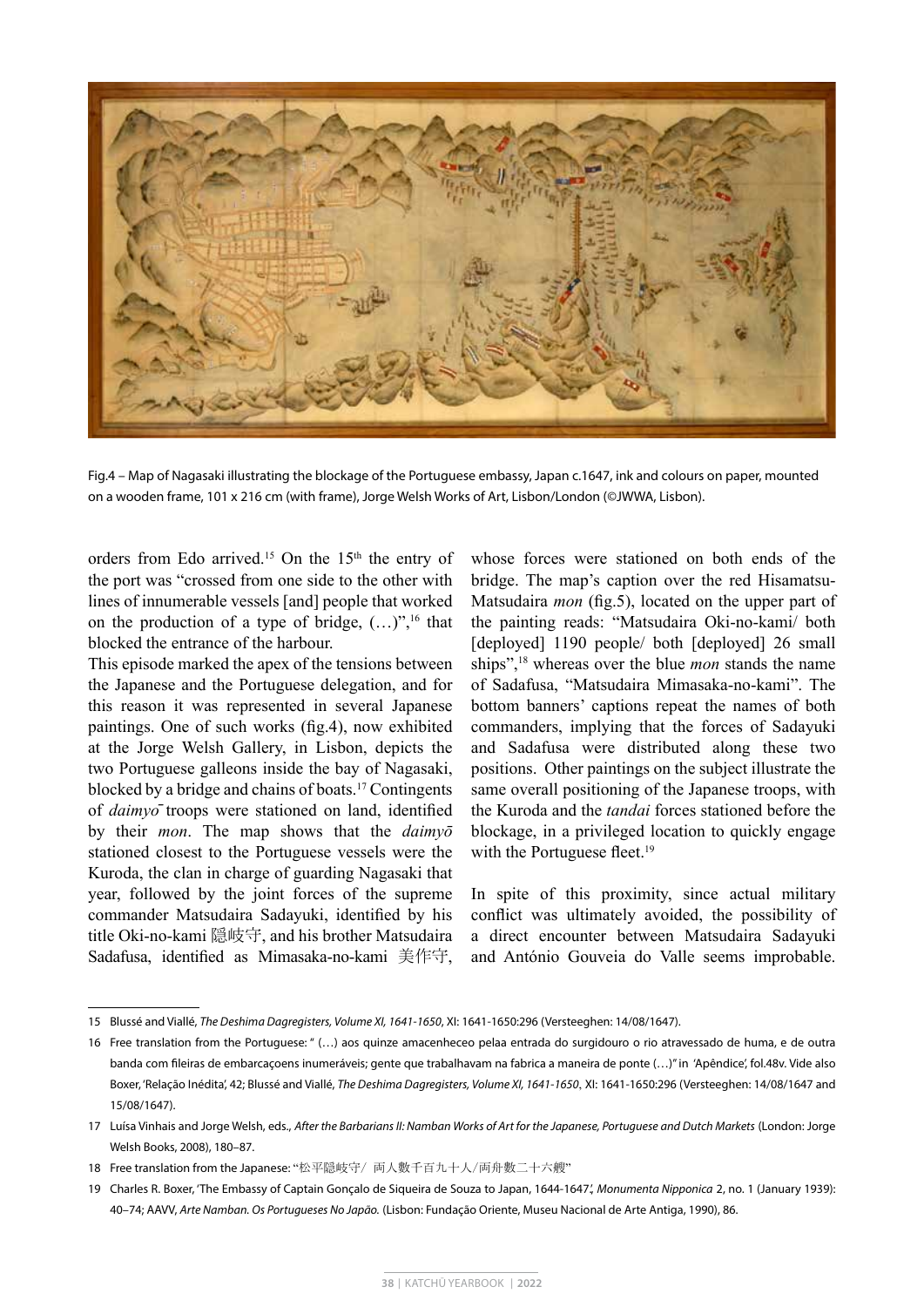

Fig.5 – Captions over the Hisamatsu-Matsudaira banners on the upper section of the map of Nagasaki (©Madalena Matos, low quality image done for data collection).

The Tokugawa society was highly hierarchical, and the sources state that most of the meetings between the Portuguese and the Japanese were mediated by Baba Saburōzaemon's secretaries and interpreters.<sup>20</sup> According to the Portuguese sources, the Japanese officials were received by the ambassador Gonçalo de Sequeira de Souza in a ceremonial setting, and the ambassador conducted the conversations through his own secretary, following the Japanese protocol.<sup>21</sup> The exchange of gifts is not mentioned, but it was an established diplomatic practice in Asia and one of the foundations of social etiquette in Japan.22 Thus, considering that the meetings were set according to the Japanese custom, the offer of gifts was probably used by the Portuguese during negotiations to manoeuvre the tense situation they found themselves

in. Moreover, the Portuguese delegation met directly with the two Nagasaki *bugyō*23 and the *ōmetsuke*, Inoue Masashige  $#L$  政重 (1585-1661), who had gone to the ambassador's galleon to read the 'sentence' passed by the  $r\bar{o}j\bar{u} \not\equiv \pm (C_{\text{c}l} \text{C}_{\text{c}l})$  of Elders') in Edo, <sup>24</sup> which allowed the embassy to safely leave Japan, yet reinstated the *bakufu's* unavailability to restore relations with Portugal.25 This meeting with three of the top *bakufu* officials of Nagasaki certainly required the customary exchange of gifts, and the sources state that the Portuguese ambassador tried to further negotiate with these officials, even after the final decision from Edo was delivered.26

Written sources reveal that European weaponry and armour were still popular items in Japan, sought amongst the European curiosities brought by the Dutch

<sup>20</sup> Boxer, 'Relação Inédita', 29; 'Apêndice'; Blussé and Viallé, *The Deshima Dagregisters, Volume XI, 1641-1650*, XI: 1641-1650:291.

<sup>21</sup> The ambassador's galleon was prepared to receive the guests and decorated with textiles and other adornments, with embroidered velvet chairs prepared for the secretaries. The guests were received by the Portuguese and escorted to the ambassador, who was waiting for them inside [the adorned balcony] and asked "them to sit, the interpreters and our people on the carpets, the secretary and the galleon's corporal on pillows", in accordance with their status. Boxer, 'Relação Inédita', 29–30. Vide also: Cardim, *Batalhas Da Companhia de Jesus Na Gloriosa Província Do Japão*, 50–51.

<sup>22</sup> Michael Laver, *The Ducth East India Company in Early Modern Japan. Gift Giving and Diplomacy* (UK, USA: Bloomsbury Academic, 2020); Martha Chaiklin, 'Introduction', in *Mediated by Gifts: Politics and Society in Japan, 1350-1850,* Brill's Japanese Studies Library 57 (Brill, 2017), 1–23.

<sup>23</sup> The two bugyō were Baba Saburōzaemon and Yamazaki Gonpachirō 山崎権八郎 (?-?).

<sup>24</sup> 'Apêndice', fol.49v.; Boxer, 'Relação Inédita', 47. The Dutch sources identify the two members that had come from Edo with the *rōjū's* verdict as the "Commissioner Chikugo-no-kami", that is, the *ōmetsuke* Inoue Masashige, and "the second governor, Gonpachirō", or the second Nagasaki bugyō, Yamazaki Gonpachirō: Blussé and Viallé, XI: 1641-1650:299 (Versteeghen: 29/08/1647).

<sup>25</sup> The reasons stated by the *rōjū* to reject the embassy were grounded on the Portuguese precedent violation of Tokugawa laws regarding the proscription of Christianity in Japan when, after the promulgation of the anti-Christianity edicts, the Portuguese continued to bring Catholic priests to the archipelago. Boxer, 'Relação Inédita', 47–49; Cardim, *Batalhas Da Companhia de Jesus Na Gloriosa Província Do Japão, 56–57;*  'Apêndice', fol.49v.-50v-.

<sup>26</sup> Boxer, 'Relação Inédita', 49. Also mentioned in Cardim, *Batalhas Da Companhia de Jesus Na Gloriosa Província Do Japão*, 58.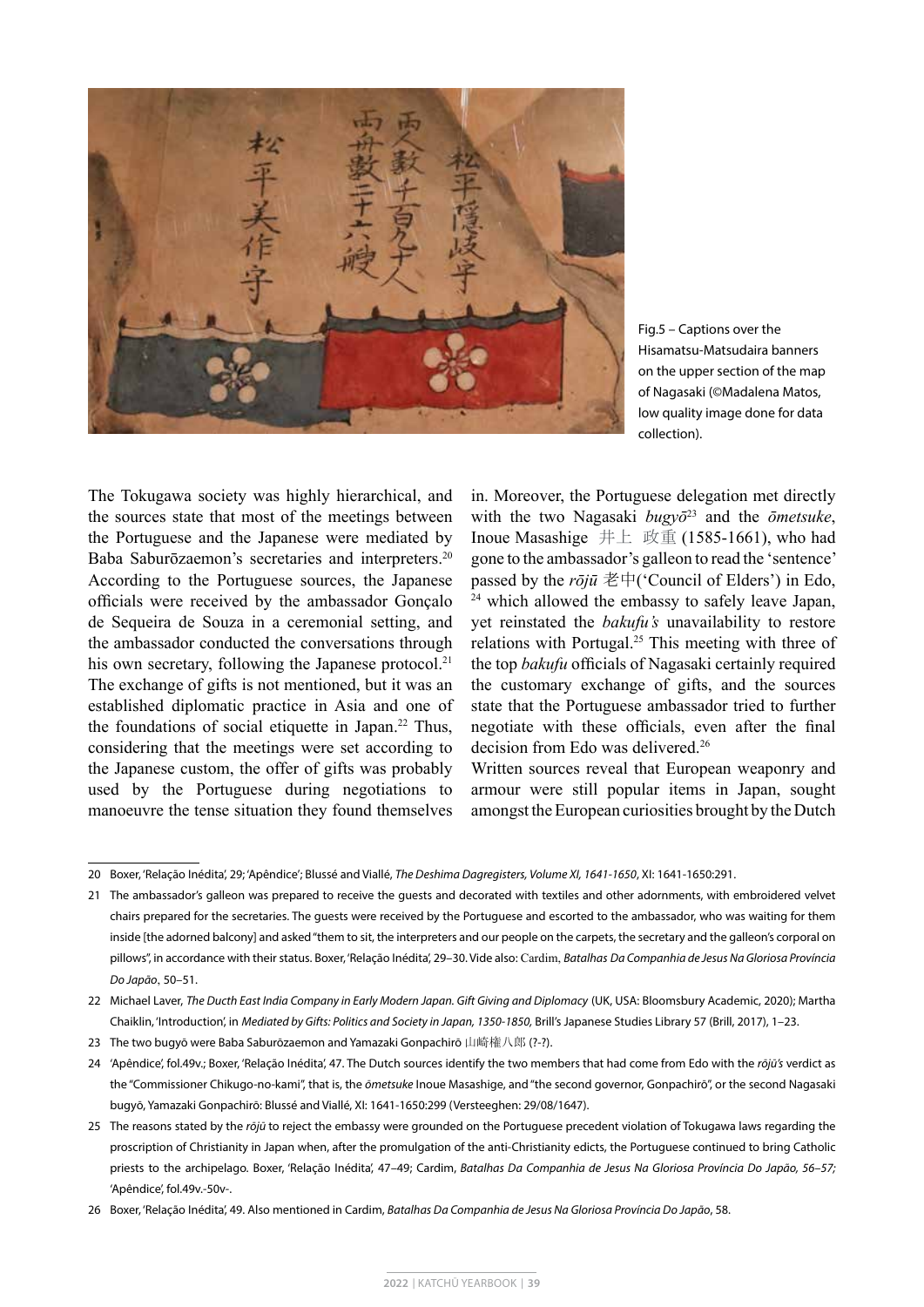

Fig.6 – Lateral view of Matsudaira Sadayuki's *nanban dō*, Edo period, mid-seventeenth century, Shinonome Shrine, Matsuyama, Japan (©Madalena Matos, low quality image done for data collection).

merchants to be given to the Japanese officialdom.<sup>27</sup> In fact, the year before, Baba Saburōzaemon had been offered several suits of armour by the Dutch, which were brought to Edo.<sup>28</sup> The Dutch diaries also report that the European curiosities brought to Japan per request of the *shōgun's* officials were sometimes used as gifts for their hierarchical superiors, serving



Fig.7 – Cuirass ca.1560, Italian, Metropolitan Museum of Art, New York (©MET). 36

as a "social lubricant that more or less facilitated interpersonal relationships in Japan at every level of society."29 Thus, some of the foreign pieces that arrived to Nagasaki were acquired indirectly by some *daimyō* and *bakufu* officials via the gift economy prevalent in Tokugawa Japan.

The circumstances surrounding the Portuguese embassy's affair indicate that Matsudaira Sadayuki acquired the cuirass of his *nanban* armour indirectly, likely as a gift from one of the three officials that contacted with the Portuguese embassy. This possibility is further strengthened if we consider that Baba Saburōzaemon ordered the Dutch merchants, who presented themselves as vassals of the *shōgun*,<sup>30</sup> to give a gift to Matsudaira Sadayuki before his

29 Laver, *The Dutch East India Company in Early Modern Japan,* 81.

<sup>27</sup> For an English translation of parts of the diaries kept by the VOC captains: Blussé and Viallé, *The Deshima Dagregisters, Volume XI, 1641-1650*; Leonard Blussé and Cynthia Viallé, eds., *The Deshima Dagresgisters*, *Volume XIII, 1660-1670*, vol. XIII, Intercontinenta 27 (Leiden: Institute for the History of European Expansion, 2010). On the gifts brought by the Dutch to the Japanese officials and the shōgun, read: Adam Clulow, *The Company and the Shogun*: *The Dutch Encounter with Tokugawa Japan*. (N.Y.: Columbia University Press, 2014); Laver, *The Ducth East India Company in Early Modern Japan.*

<sup>28</sup> Blussé and Viallé, *The Deshima Dagregisters, Volume XI, 1641-1650*, XI: 1641-1650:256 (Versteeghen: 18/12/1646).

<sup>30</sup> To secure trade with Japan, the Dutch proclaimed to be vassals of the shōgun. By doing so they were inserted into the Japanese tributary system and the web of relational obligations that comprised Japanese society. Toby, *State and Diplomacy in Early Modern Japan. Asia in the Development of the Tokugawa Bakufu;* Suzuki, 'Europe at the Periphery of the Japanese World Order'. For further readings on the Dutch strategy and involvement in the Japanese tributary system, read: Clulow, *The Company and the Shogun; Laver, The Ducth East India Company in Early Modern Japan.*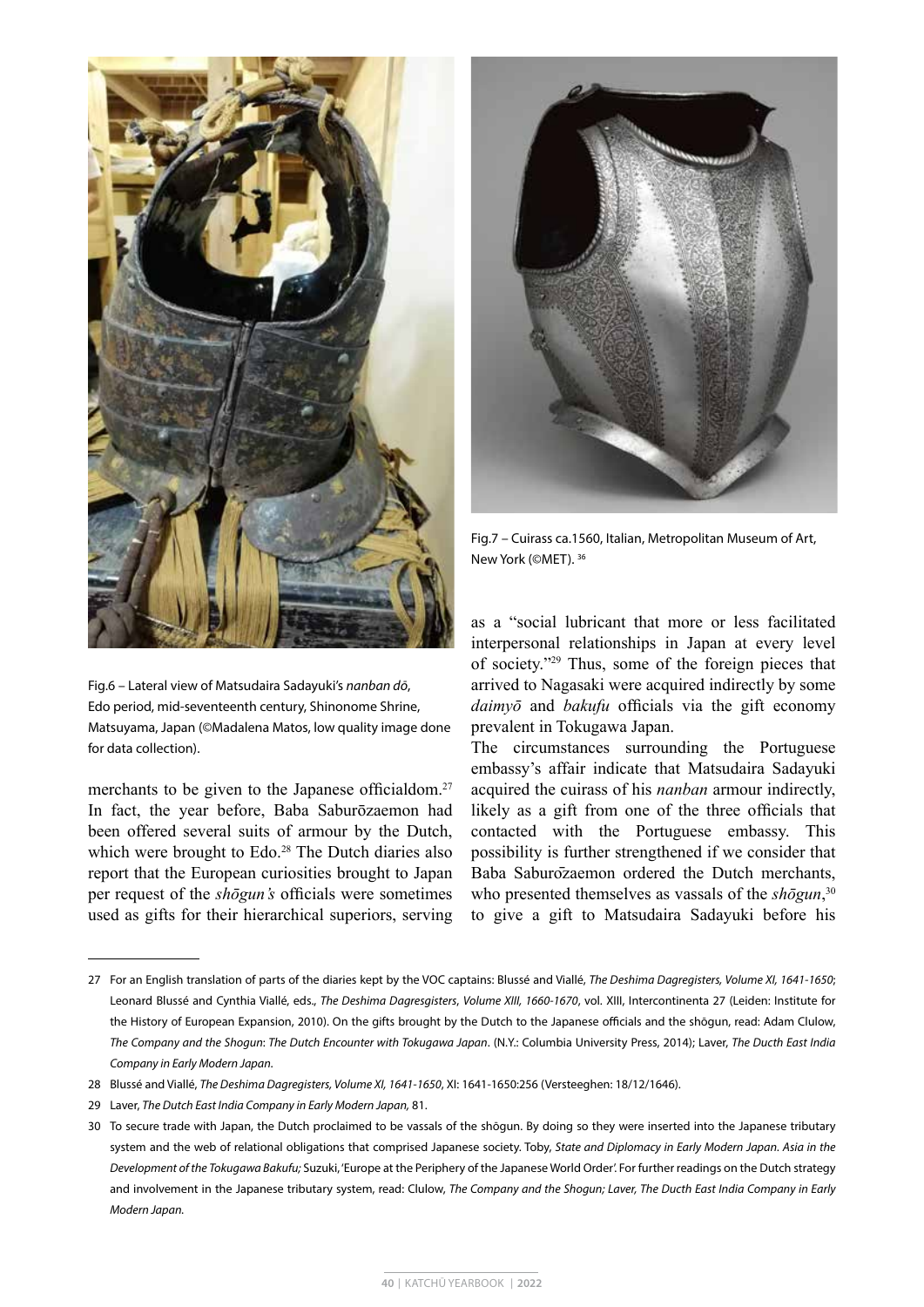

Fig.8 – Matsudaira Sadayuki's *wasei nanban dō gusoku*, Edo period, seventeenth century, Shinonme Shrine, Matsuyama, Japan (©Madalena Matos, low quality image done for data collection).

departure from Nagasaki back to his domain in Shikoku: "On the order of the governor, the parrot and some other birds were handed to Matsudaira Oki-nokami, who is a blood relative of the Shogun and lord of the four provinces of the island of Shikoku. We can but comply with his order."31 While not being aware of the position of Matsudaira Sadayuki as Nagasaki *tandai,* the Dutch were conscious of his kinship ties with the Tokugawa, and thus complied with the *bugyō's* order, giving the *daimyō* a gift comprised of several birds, another much requested exotic product in Japan.32 Therefore, due to Sadayuki's status as the highest *bakufu* official present at Nagasaki at the time, and as a *fudai daimyō* with familial ties to

the Tokugawa, he was likely to receive gifts from the Nagasaki officials, to whom Sadayuki was a hierarchical superior. A decorated armour acquired from the Portuguese would have been a fitting gift for the supreme commander of Nagasaki, who had travelled from his domain to suppress a potential Portuguese military threat.

The Portuguese embassy departed safely from Nagasaki in early September without being received by the *shōgun* in Edo. Notwithstanding that its goal to restore the Macau-Nagasaki trade route ultimately failed, the Portuguese sources are unanimous about the positive outcome of the mission.<sup>33</sup> Nevertheless, this was the last Portuguese attempt to restore the relations with Japan during the Tokugawa rule. In this sense, the cuirass acquired by Matsudaira Sadayuki was most likely the last European type of armour brought to Japan via the Portuguese. In Sadayuki's possession, the cuirass would then be refurbished to the Japanese taste and would remain in the Hisamatsu-Matsudaira clan as a family heirloom, until it was bestowed to the Shinonome Shrine after it's edification in the nineteenth century (fig.1).

#### Matsudaira Sadayuki's *nanban dō gusoku*

The cuirass of this armour is a formidable example of the circulation of forms and manufacturing techniques taking place through cross-cultural exchanges during the sixteenth and seventeenth centuries. It is inspired by the European peascod breastplate armour, but was most likely made in Southern China, probably commissioned by António Gouveia do Valle in Macau, using hybrid techniques. In coastal entrepôts such as Macau, Manila or Nagasaki, amongst others, the coexistence (even when regulated) and miscegenation of different peoples fomented processes of cultural appropriation and adaptation at several levels that had an impact on the material culture produced, exchanged, and consumed in these locations. Sadayuki's *nanban dō* encompasses the complexity of these transcultural exchanges, especially since it presents two different levels of hybridization. First, at a production level with the adaptation of an European type of armour manufactured and decorated in Asia using heterogenous techniques. Second, with its subsequent adaptation to the Japanese taste by assembling Japanese armour components with this cuirass.

Thus, from a morphological perspective, this cuirass

<sup>31</sup> Blussé and Viallé, *The Deshima Dagregisters, Volume XI, 1641-1650*, XI: 1641-1650:301 (Versteeghen: 08/09/1647).

<sup>32</sup> Laver, *The Ducth East India Company in Early Modern Japan*, 37–54.

<sup>33</sup> Boxer, 'Relação Inédita'; 'Apêndice'; Cardim, *Batalhas Da Companhia de Jesus Na Gloriosa Província Do Japão.*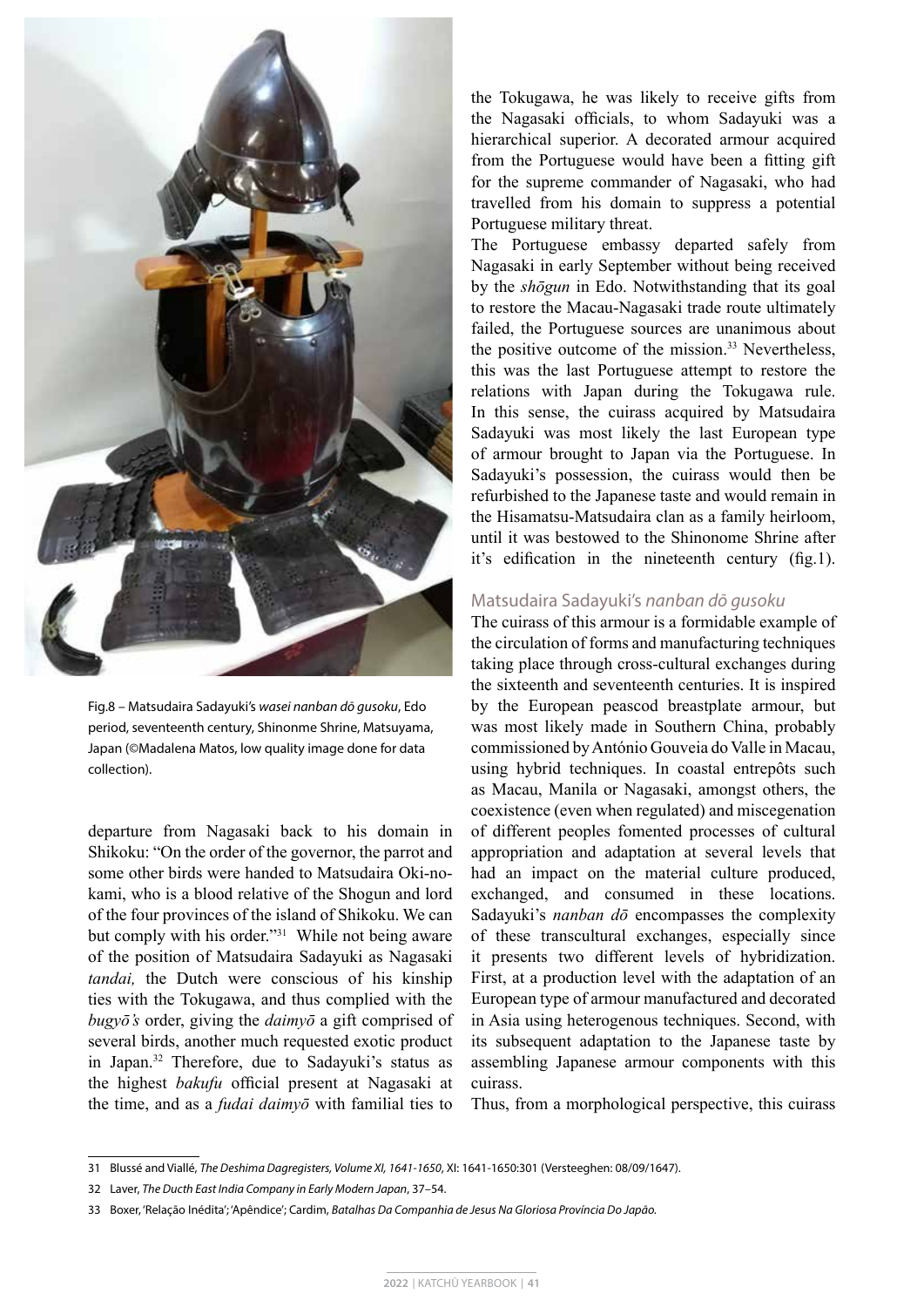

Fig. 9 – Top view of Matsudaira Sadayuki's *nanban dō*, Edo period, mid-seventeenth century, Shinonome Shrine, Matsuyama, Japan (©Madalena Matos, low quality image done for data collection).

follows the European peascod breastplate armour, characterised by a protrude belly and funnel waistline with a medial ridge, composed by a backplate with a detachable lame to protect the lower back (culet) and a breastplate with a detachable lame to protect the lower torso (fauld). Similar to European armour (fig.7), the edges of the upper part of both plates are cut straight and curved inwards, giving a round profile to the side openings of the cuirass (fig.6), that contrasts with the straighter profile of the *tōsei gusoku* 当世具足. The same style straight cut edges and round profile can be found, for instance, on the *nanban dō gusoku* owned by Sakakibara Yasumasa 榊原康政 (1548-1606),<sup>34</sup> now stored at the Tokyo National Museum.35 The round profile can also be found in many *wasei nanban*  *dō gusoku* 和製南蛮胴具足, like the one also owned by Matsudaira Sadayuki (fig.8), though this armour's *munaita* 胸板presents round edges instead of sharp straight ones like his *nanban dō*.

In European types of armour, the upper part of the breastplate and backplate connect on top of the shoulder, using straps and buckles, which brings the collar of the breastplate up and close to the neck. Sadayuki's *nanban dō* originally followed the European model, which was then modified to adapt to the Japanese taste. To change this structural feature and lower the *munaita*, metal pieces with hinges were added to both edges of the backplate of Sadayuki's *nanban dō* to lengthen the *wadagami* 肩上, to which cords were then attached to fasten the *dō* (fig.9). A similar solution had been used on the Tokyo National Museum's *nanban dō gusoku*, 36 where *kobire* 小鰭 in the *kitsutsukemori agezane* 切付盛上札 style were added,<sup>37</sup> together with unadorned *gyōyō* 杏葉. Similarly, European cuirasses are commonly fastened on the waistline using a system of straps and buckles, sometimes combined with small hinges or hooks (fig.10). Nevertheless, Sadayuki's *nanban dō* was manufactured with an enclosed hinge on the lefthand side of the cuirass, a system that had been used in Japanese armour since at least the early-sixteenth century. The right-hand side of the armour is currently fastened with cords, though these could have been added later to substitute a strap and buckle system. We find hinges in other *nanban dō gusoku* but exposed, which can point to a later modification. The use of enclosed hinges, however, indicates that this feature was not added afterwards, but otherwise originally built in Sadayuki's *nanban dō*. This construction resembles a *ni-mai dō gusoku* and suggests that the enclosed hinge system might have been transferred outside Japan via the migration of Japanese artisans, especially after the tightening of the anti-Christianity policies in the archipelago from 1614 onwards.

Likewise, the plate construction of the cuirass indicates that further technical transfers were occurring in East Asia during this time. Structurally,

37 Yoshihiko Sasama, *Nihon Katchū Daizukan (An Illustrated Book of Japanese Armor)* (Tokyo: Kashiwa Shobō, 2007), 334.

<sup>34</sup> Regarding this armour, Dr. Ikeda Hiroshi advanced the possibility of its helmet having been made in India or China, and its cuirass in Japan: Hiroshi Ikeda, 'Japanese Armor: An Overview', in *Art of the Samurai: Japanese Arms and Armor, 1156-1868*. (N.Y.: MET Museum, 2009), 71.There are, however, some features in this cuirass that point, at least, for this piece to have been made for a European or Euro-Asian commissioner before it was gifted to the *daimyō* by Tokugawa Ieyasu, as it will be demonstrated in further comparison to Matsudaira Sadayuki's *nanban dō*.

<sup>35</sup> For high quality images of Sakaibara Yasumasa's *kon-ito odoshi nanban dō gusoku* 紺糸威し南蛮胴具足, visit: ColBase: Integrated Collections Database of the National Institutes for Cultural Heritage, Japan (https://colbase.nich.go.jp/collection\_items/tnm/F-20137?locale=ja)

<sup>36</sup> Vide footnotes 34 and 35.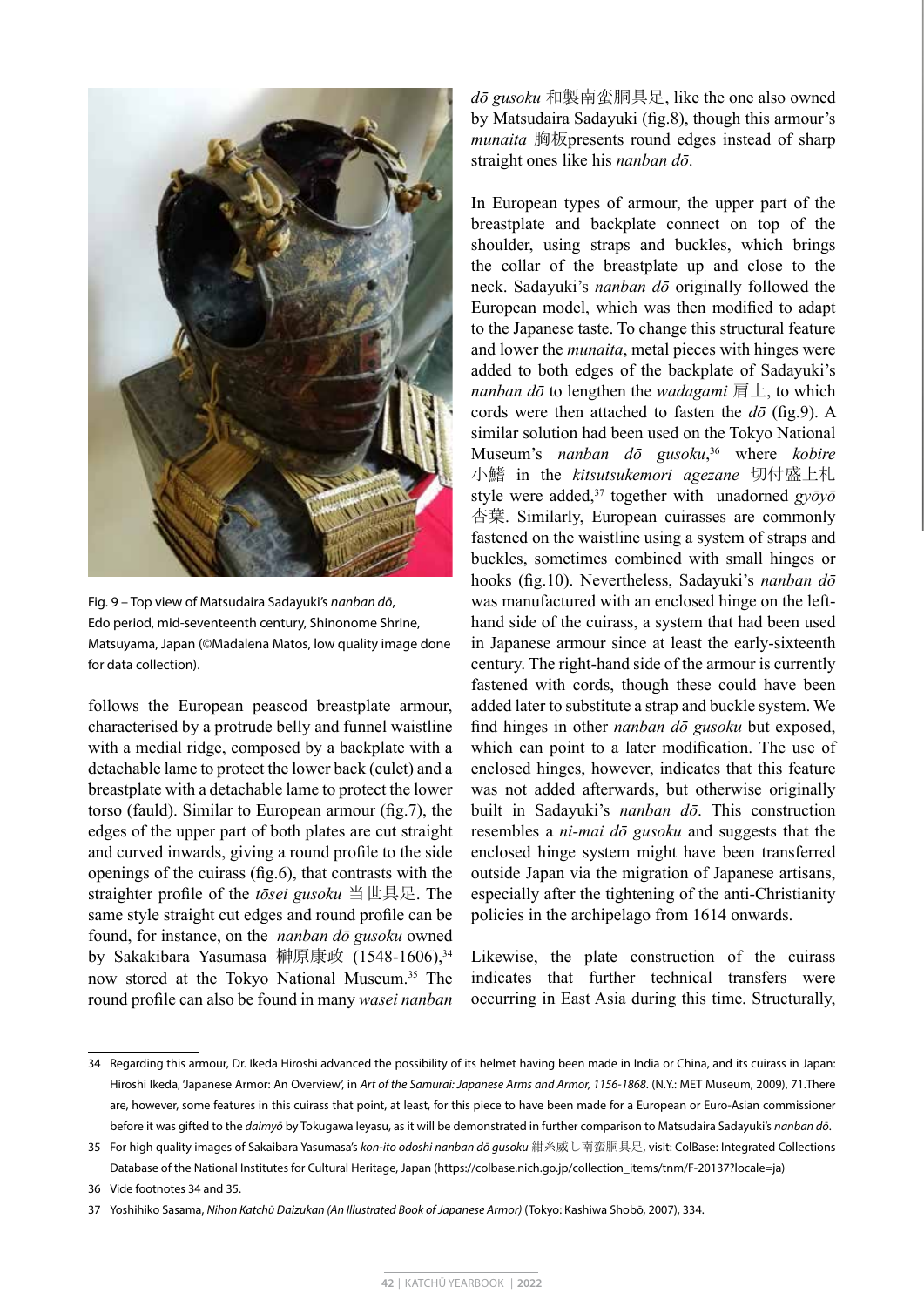

Fig.10 – Front and back views of portions of an armor for Vincenzo Luigi di Capua (d.1627), made by Pompeo della Cesa, ca.1595, Milan, Italy, Metropolitan Museum of Art Collection, New York (©MET). 39

both plates are composed by six horizontal metal lames riveted together, to which the fauld and culet are affixed. The horizontal lames were forged into the desired shape and riveted in the middle and sides of both the breastplate and backplate. Two types of rivets were applied on its construction: a set of small flat-head rivets was hammered down along the outline of the cuirass, serving solely a structural function; and another set composed by a salient type of flat-head rivets was applied in the middle section of the plates, topped with button-shaped decorative covers. Although lamellar types of cuirasses were produced in Europe, called *anima* armour, these were usually articulated or semi-articulated armours that used a system of sliding rivets and leather straps to secure the lames. Sadayuki's *nanban dō* uses simple flat rivets for a fixed structure, which resembles the construction method of the *okegawa dō* 桶側胴.

Another feature commonly found in European armour is the roping design applied on the borders of the cuirass. This design was used in several *wasei nanban dô gusoku* and was soon integrated in other Japanese types of armour, having been completely assimilated

into the Japanese armour production. The prominent rims found in European armours, either simple turned borders or roping borders, were functional rather than just ornamental, and served to prevent the point of a weapon from sliding up the cuirass and reach the wearer's vital points.38 In Sadayuki's *nanban dō* this roping design can be seen on the lateral rims of the cuirass, but a simple turned design was chosen for the neckline. Usually there is no difference in design within the same piece, but since this cuirass has two holes under its neckline, it might have had another element affixed to it at some point in time.

Otherwise, the decoration of the cuirass is typical of pieces commissioned in the Luso-Asian taste, characterized by a profusion of ornamental motifs that cover entire surfaces. The black background and gilt motifs resemble the decoration of *nanban sikki*  南蛮漆器 ('nanban lacquerware'), identified by *maki-e* 蒔絵 ornamentation on black lacquered surfaces abundantly inlaid with mother-of-pearl shells.39 The *horror vacui* that distinguishes Luso-Asian lacquered artifacts contrasts, for example, with lacquerware produced for the Dutch market,

<sup>38</sup> Donald J. la Rocca, *How to Read European Armor* (N.Y.: The Metropolitan Museum of Art, 2017), 51.

<sup>39</sup> Anna Jackson and Amin Jaffer, eds., *Encounters: The Meeting of Asia and Europe, 1500-1800* (London: V&A Publications, 2004), 236; *Nanban. Nobunaga, Hideyoshi, Ieyasu no Mita Tōzai Kouryū* (Gifu: Gifu City History Museum, 2003); Nagoya City Museum, *Henkaku no toki Momoyama / Momoyama: Time of Transformation.* (Nagoya: Nagoya City Museum, The Chunichi Shinbun, 2010).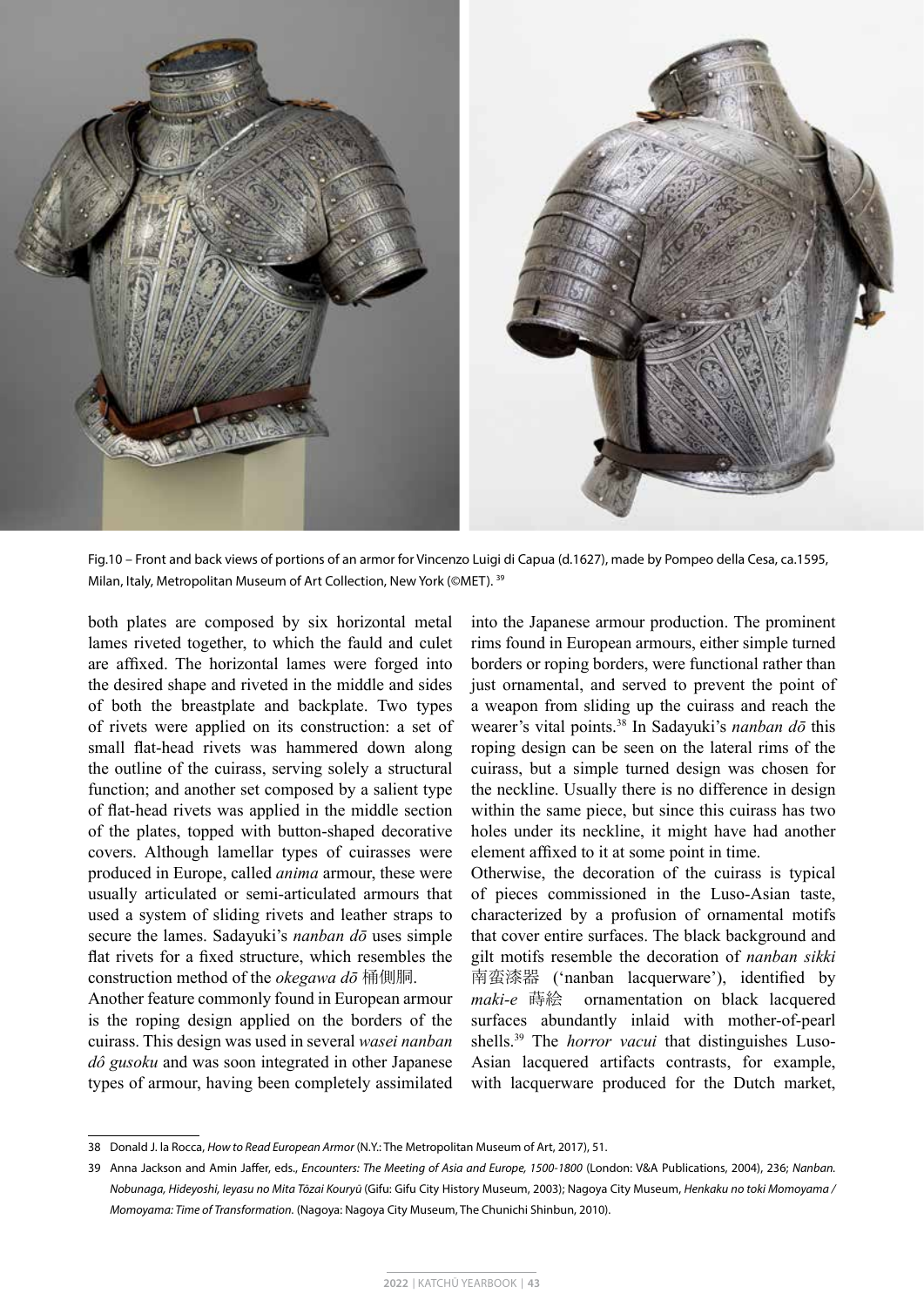

Fig.11 - Back view of Matsudaira Sadayuki's *nanban dō*, Edo period, mid-seventeenth century, Shinonome Shrine, Matsuyama, Japan (©Madalena Matos, low quality image done for data collection).

characterized by open black lacquered fields with decorative motifs in *takamaki-e* 高蒔絵 ('embossed gilt lacquer work') relegated to the central ogival cartouches and geometric patterned rims.40

As previously mentioned, the breastplate of the cuirass bears Gouveia do Valle's insignia painted in colour, supported by two gilt affronted lions depicted in the European style. The background is lacquered black and adorned with gilt leafy peony branches. At the centre of the backplate a golden lion standing up with its exposed white chest is depicted over the black lacquered surface, surrounded by the same gilt floral motifs (fig.11). The texture of the gilt decorative motifs is given by scraping fine lines that expose the lacquered background, a technique used in East Asian lacquerwork.<sup>41</sup> Overall, the decoration of this cuirass is analogous to several wooden parade shields produced in East Asia that bear coats-of-arms of Portuguese families.<sup>42</sup> These are for the most part coated with black lacquer and profusely decorated with gilt vegetal, floral, animal, or arabesque motifs. The material analysis of two of these shields showed that the tincture of the coats-of-arms was not lacquer, but of a different substance, $43$  which seems to also be the case of Sadayuki's *nanban dō*, though conclusions in this regard are only possible upon material analysis.

The interior of the cuirass is also lacquered black but employs lacquer of higher quality. In general, highquality lacquerwork relies on the quality of the raw materials used, such as the type of lacquer chosen to coat the pieces, but also on the number of layers of lacquer applied, as well as the layering techniques employed during the coating process.<sup>44</sup> Japanese lacquer, and specially the lacquerware produced for the domestic market, was reputed to have the best quality in Asia.45 The interior lacquer coating of this cuirass is thick, smooth and shiny, contrasting with the thin layered, unpolished exterior surface. The differences between the exterior and interior coatings of the cuirass suggests that these were lacquered at different times and in different places, indicating that the internal coating was most likely applied during the refurbishing of the cuirass upon Sadayuki's request.

The cuirass received other adaptations after its acquisition by the Japanese *daimyō* (fig.1). Besides the above-mentioned changes to the fastening systems and the interior lacquer coating, a six section *kusazuri* 草摺 made of gilt leather *sane* 札was added to the cuirass. The lower edges of the front and back plates were punctured to set the *kusazuri* in place. The

<sup>40</sup> Jackson and Jaffer, *Encounters: The Meeting of Asia and Europe*, 1500-1800, 238–39.

<sup>41</sup> Miho Kitagawa, 'Materials, Tools and Techniques Used on Namban Lacquerwork', in *After the Barbarians II: Namban Works of Art for the Japanese, Portuguese and Dutch Markets*, ed. Luísa Vinhais and Jorge Welsh (London: Jorge Welsh Books, 2008), 70–91.

<sup>42</sup> Ulrike Körber, 'The Journey of Artifacts: The Study and Characterization of a Nucleus of Lacquered Luso-Asian Objects from the 16th and 17th Centuries' (Évora, Universidade de Évora, 2018); Margarida Cavaco et al., 'A Study on 16th and 17th Century Luso-Oriental Lacquerware', in *Wood, Furniture, and Lacquer*, ed. Janet Bridgland (Committee for Conservation (ICOM) Triennial Conference, 16th, Lisbon, Lisbon: Critério, 2011).

<sup>43</sup> Körber, 'The Journey of Artifacts: The Study and Characterization of a Nucleus of Lacquered Luso-Asian Objects from the 16th and 17th Centuries', 143–48.

<sup>44</sup> Kitagawa, 'After the Barbarians II'; Körber, 'The Journey of Artifacts: The Study and Characterization of a Nucleus of Lacquered Luso-Asian Objects from the 16th and 17th Centuries'.

<sup>45</sup> Jackson and Jaffer, *Encounters: The Meeting of Asia and Europe, 1500-1800.*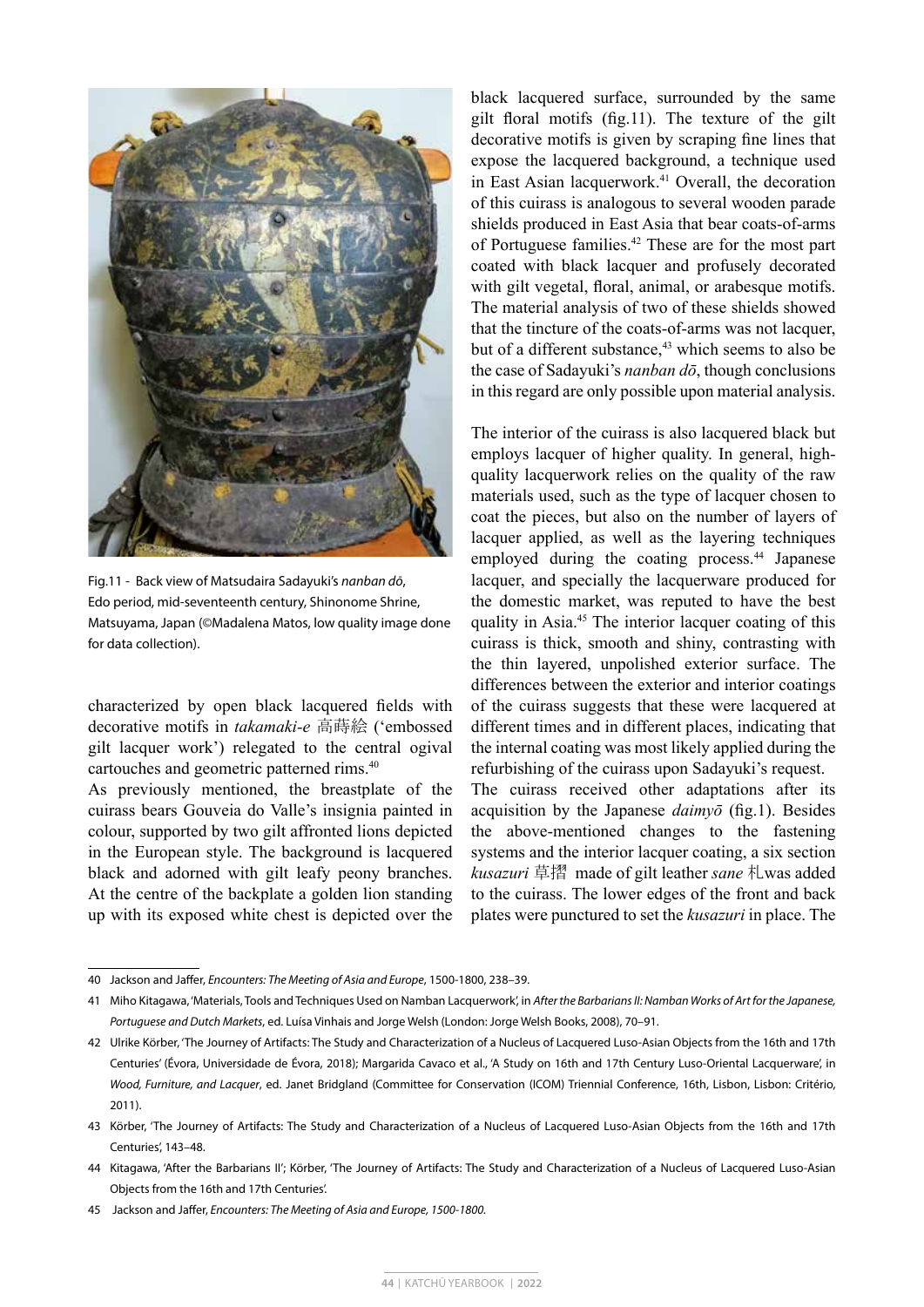detachable lames, that is, the fauld and culet, were kept and used to cover the cords of the *kusazuri,* replacing the use of a *uwa-obi* 上帯 that can be found in other *nanban dō gusoku*, like those directly associated to the Tokugawa clan, stored at the Nikkō and Kishū Tōshōgū shrines. The cuirass was then complemented with and a pair of *fukube-gote* 瓢籠手 signed by Asai Katsushige 浅井勝重46 and a pair of *suneate* 臑 当. A hōate 頬当 mask with a *kittsuke kozane suga*  切付小札須賀 is topped by an unsigned *kawari kabuto* 変わり兜 inspired by *nanban bōshi* 南蛮帽子 ('nanban hat'), a design also designated by the broader term *tōjin-gasa* 唐人笠 ('Chinese/foreign hat').47

The armour in focus is the only *nanban dō gusoku* known to be associated to Matsudaira Sadayuki. Although the factual circumstances surrounding its acquisition remain uncertain, the fact that Sadayuki possessed at least another *wasei nanban dō gusoku* shows the *daimyō's* interest in this foreign-looking typology. It also demonstrates that the Tokugawa Bakufu's 'Christophobic' and by extension 'Iberophobic' sentiments did not abruptly quash the *nanban* trend, that had started in the Momoyama period, after the expulsion of the Portuguese in 1639.<sup>48</sup> In the midseventeenth century the figure of the *nanbanjin* was still a part of the Japanese imaginary, though it was waning. The increasingly fiercer persecutions on Japanese Christians and the association of Christianity with the Iberians had an impact on *nanban* fashion, and as performing *nanban* became dangerous, *nanban* related things were either put under the more elusive  $t\bar{o}jin$  umbrella, $49$  assimilated into the Japanese culture or discarded.

The study of this armour gives a glimpse on the different ways in which Japan was intertwined in the wide cultural exchange networks of seventeenth century East Asia, even after the implementation of the Sakoku 鎖国 ('closed country') policies. As the analysis of this armour indicates, Japanese stemmed armour manufacturing techniques migrated outside Japan, where in places like Macau were appropriated and adapted to produce European typologies. In perspective, this is the reverse hybridization process that gave birth to the *wasei nanban dō gusoku* in Japan, where European types of armour were appropriated, reinterpreted, and adapted to accommodate to the Japanese cultural setting (fig.8). Nonetheless, the overall construction of Sadayuki's *nanban dō* suggests that its producer understood the form of European armour and how it was supposed to fit on the body, which implies a certain level of acquaintance with European culture and the expectations of European and Euro-Asian commissioners. Notwithstanding this, the original production of this cuirass relies on methods derived from the Japanese tradition, and the fusion of these displaced forms and techniques makes it a hybrid object. Moreover, though its second hybridization process, the modification into a *nanban gusoku*, is already well documented<sup>50</sup>, the consideration of the introduction in Japan of hybrid European types of armour is still open for inquiry and can lead to a better understanding of many of the yet undecipherable *nanban* types of armour.

#### Conclusion

The embassy of 1647 marks the last Portuguese attempt to restore relations with Japan in the Edo period. This makes Sadayuki's *nanban dō* one of the last known European types of armour to reach Japan via the Portuguese, thus making it a particularly historically relevant artifact. Its link to this outstanding event gives a glimpse on how cross-cultural interactions took place and how objects played an important role mediating both political and interpersonal relationships.

<sup>46</sup> Asai Katsushige was a *katchū-shi* established in Edo and active around the mid-seventeenth century. Markus Sesko, *Legends and Stories around the Japanese Sword 2, 2012*. My thanks to Tomozawa-san for sharing this information with me.

<sup>47</sup> The term *tōjin* became increasingly common to designate the Portuguese and Spanish peoples after the proscriptions on Christianity were imposed in Japan, which consequently led to a progressive negative connotation surrounding the *nanbanjin* and everything *nanban*-related. Ronald P. Toby, Engaging the Other: 'Japan' and Its Alter Egos, 1550-1850, Brill's Japanese Studies Library 65 (Leiden, Boston: Brill, 2019), 106–41. Osaka Castle Museum, ed., *Tokubetsuten: Toyotomi Gaikou/ Special Exhibition: Diplomacy of the Toyotomi Administration* (Osaka: Osaka Castle Museum, 2019), 19.

<sup>48</sup> The terms 'Christophobia' and 'Iberophobia' were borrowed from Ronald P. Toby who uses them to describe the xenophobic sentiment of the Tokugawa government towards the Catholic and Iberian cultures: Toby, *Engaging the Other: 'Japan' and Its Alter Egos*, 1550-1850, 106–41.

<sup>49</sup> Toby, 118.

<sup>50</sup> The bibliography on the subject is extensive yet disperse, and it is mostly integrated in more comprehensive works on Japanese armour. Amongst the fundamental works that discuss this issue, read: Sasama, *Nihon Katchū Daizukan*; Masumi Miyazaki and Motō Yamagishi, *Nihon Katchū no Kiso Chikishi Shinsōban (Japanese Armour Basic Knowledge New Edition)* (Tokyo: Yūzankaku, 2006); H.R. Robinson, 'Namban Gusoku', *Journal of the Arms & Armour Society of London*, 1954; Markus Sesko, Katchū. Japanische Rüstungen (USA: Lulu Entreprises, 2014); Ikeda, 'Japanese Armor: An Overview'.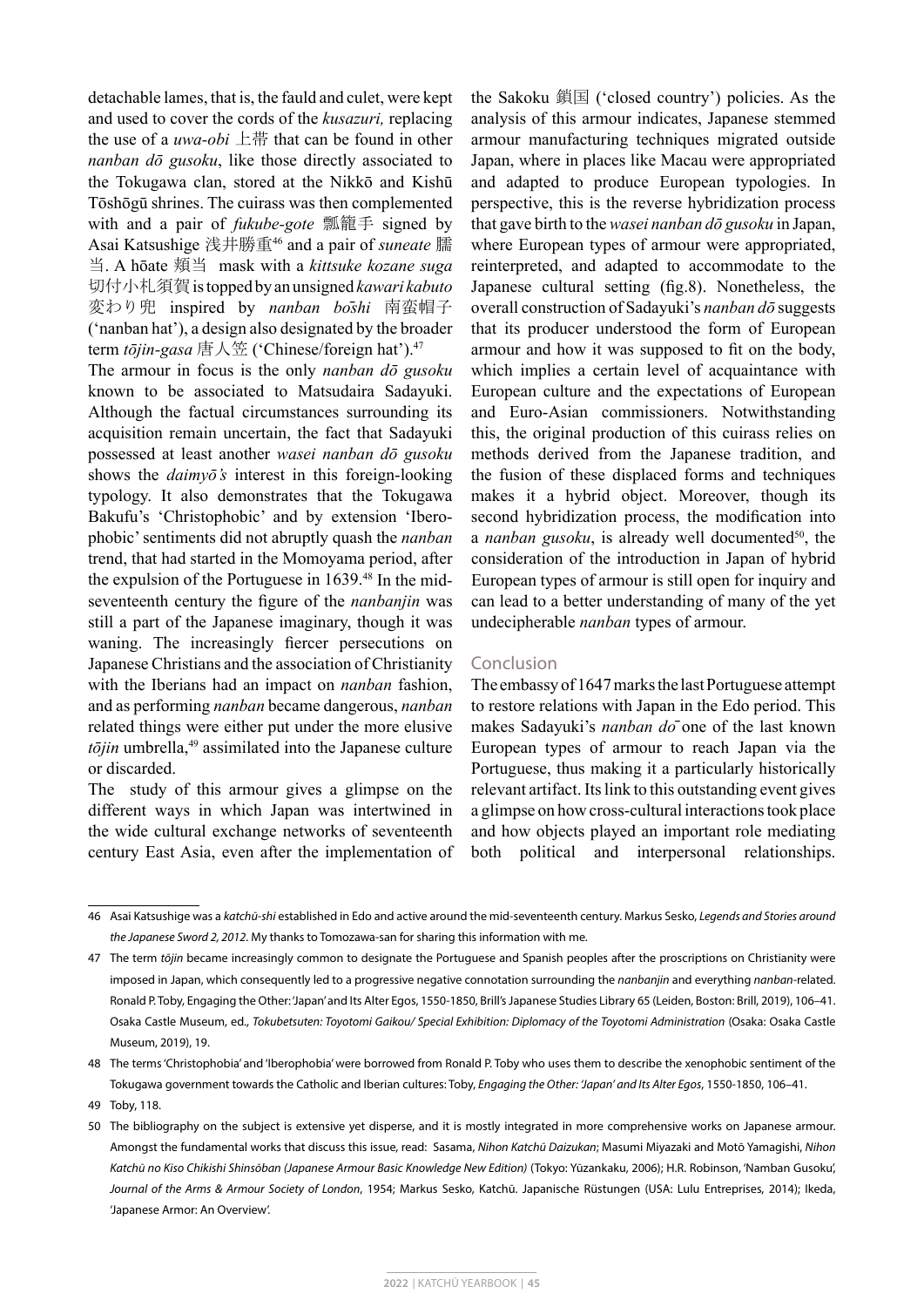Moreover, its study enables the understanding of the complex hybridization processes coming about through cross-cultural encounters between Europeans, Euro-Asians and Asians in seventeenth century East Asia. It demonstrates how different forms and manufacturing techniques circulated, were appropriated, adapted and fused together in different locations, creating hybrid objects. In turn, these hybrid pieces produced in different settings, continued to circulate through commercial, diplomatic or kinship networks, potentiating the creation of new cycles of appropriation and adaptation, that is, of

new hybridization processes. In the specific case of Sadayuki's *nanban* armour, a hybrid cuirass that fused a European typology with East Asian production techniques, was re-appropriated and re-adapted in Japan into another type of hybrid object: the *nanban* armour. On this matter, Sadayuki's *nanban dō gusoku* forwards the reconsideration of *nanban* armours as a typology composed of pieces stemming from the unidirectional relationship between Europe and Japan to an encompassing category that takes into account the complexity and fluidity of hybridization processes resulting from successive cross-cultural interactions.

## References

AAVV. *Arte Namban. Os Portugueses No Japão.* Lisbon: Fundação Oriente, Museu Nacional de Arte Antiga, 1990.

'Apêndice Ou Acrecentamento Das Novas á Relação Pasada. E Trata Dos Sucesos, Que Teve a Embaixada Que o Serenisimo Rey de Portugal Dom João o 4o Mandou Ao Rey de Jappam.', post 1745. BA, Jesuítas na Ásia, Série da Província da China, cód. 49-V-13. Bibliteca da Ajuda.

Belozerskaya, Marina. *Luxury Arts of the Renaissance*. L.A.: The J. Paul Getty Museum, 2005.

Blussé, Leonard, and Cynthia Viallé, eds. *The Deshima Dagregisters, Volume XI, 1641-1650*. Vol. XI: 1641-1650. Intercontinenta 23. Leiden: Institute for the History of European Expansion, 2001.

———, eds. *The Deshima Dagresgisters, Volume XIII, 1660-1670*. Vol. XIII. Intercontinenta 27. Leiden: Institute for the History of European Expansion, 2010.

Boxer, Charles R. 'Embaixada de Portugal Ao Japão Em 1647. Relação Inédita, Anotada Por C.R. Boxer'. *Boletim Da Agência Geral Das Colónias* IV, no. 38 (1928): 21–62.

———. 'The Embassy of Captain Gonçalo de Siqueira de Souza to Japan, 1644-1647.' *Monumenta Nipponica* 2, no. 1 (January 1939): 40–74.

Cardim, Padre António Francisco. *Batalhas Da Companhia de Jesus Na Gloriosa Província Do Japão. Inédito Destinado à Sessão Do Congresso Internacional Dos Orientalistas.* Edited by Luciano Cordeiro. Lisboa: Imprensa Nacional, 1894.

Cavaco, Margarida, Ulrike Körber, José Carlos Frade, and Isabel Ribeiro. 'A Study on 16th and 17th Century Luso-Oriental Lacquerware'. In *Wood, Furniture, and Lacquer*, edited by Janet Bridgland. Lisbon: Critério, 2011.

Chaiklin, Martha. 'Introduction'. In *Mediated by Gifts: Politics and Society in Japan, 1350-1850*, 1–23. Brill's Japanese Studies Library 57. Brill, 2017.

Clulow, Adam. *The Company and the Shogun: The Dutch Encounter with Tokugawa Japan.* N.Y.: Columbia University Press, 2014.

'Diligência de Habilitação para a Ordem de Cristo de António de Gouveia do Vale', 1637. Mesa da Consciência e Ordens, Habilitações para a Ordem de Cristo, Letra A, mç.49, n.º91. Torre do Tombo. https://digitarq.arquivos.pt/details?id=7675029.

Godinho, Rui Landeiro. 'Homens Do Mar: Categorias, Funções e Formas de Organização'. In *História Da Marinha Portuguesa: Navios, Marinheiros e Arte de Navegar, 1500-1668*, edited by Francisco Contente Domingues. Lisbon: História da Marinha Portuguesa: Navios, Marinheiros e Arte de Navegar, 1500-1668, 2012.